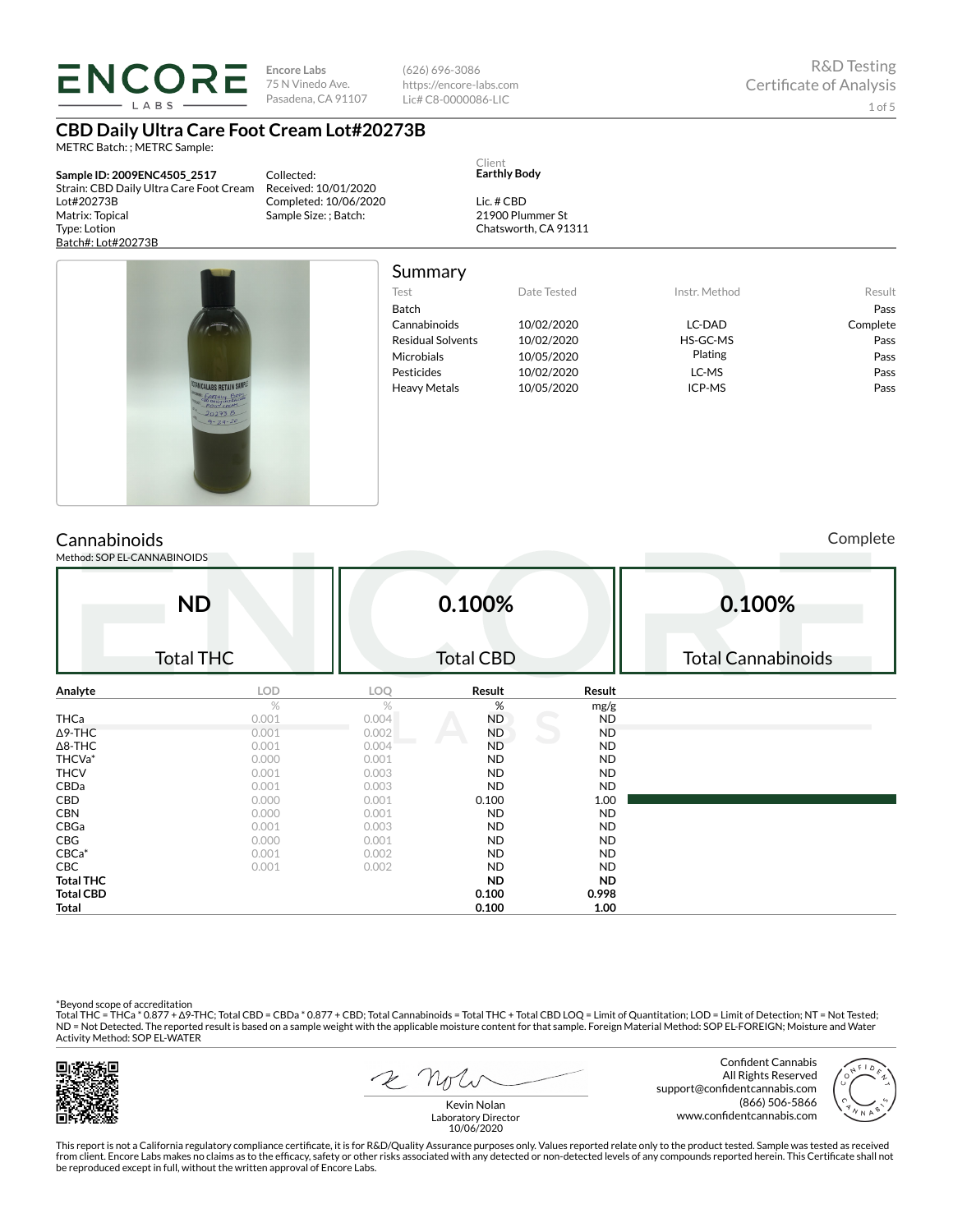**ENCORE** LABS

**Encore Labs** 75 N Vinedo Ave. Pasadena, CA 91107

Received: 10/01/2020 Completed: 10/06/2020 Sample Size: ; Batch:

Collected:

(626) 696-3086 https://encore-labs.com Lic# C8-0000086-LIC

> Client **Earthly Body** Lic. # CBD 21900 Plummer St Chatsworth, CA 91311

# **CBD Daily Ultra Care Foot Cream Lot#20273B**

METRC Batch: ; METRC Sample:

**Sample ID: 2009ENC4505\_2517** Strain: CBD Daily Ultra Care Foot Cream Lot#20273B Matrix: Topical Type: Lotion Batch#: Lot#20273B

## Pesticides

Method: SOP EL-PesticidesLCMS LC-MS

| LC-MD               |            |           |                |           |               |                         |           |           |                |           |               |
|---------------------|------------|-----------|----------------|-----------|---------------|-------------------------|-----------|-----------|----------------|-----------|---------------|
| Analyte             | <b>LOD</b> | LOO       | Limit          | Result    | <b>Status</b> | Analyte                 | LOD       | LOO       | Limit          | Result    | <b>Status</b> |
|                     | $\mu$ g/g  | $\mu$ g/g | $\mu$ g/g      | µg/g      |               |                         | $\mu$ g/g | $\mu$ g/g | $\mu$ g/g      | $\mu$ g/g |               |
| Abamectin           | 0.005      | 0.02      | 0.3            | <b>ND</b> | Pass          | Fludioxonil             | 0.01      | 0.05      | 30             | <b>ND</b> | Pass          |
| Acephate            | 0.002      | 0.01      | 5              | <b>ND</b> | Pass          | Hexythiazox             | 0.005     | 0.02      | $\overline{2}$ | <b>ND</b> | Pass          |
| Acequinocyl         | 0.005      | 0.02      | 4              | <b>ND</b> | Pass          | Imazalil                | 0.05      | 0.1       | 0.05           | <b>ND</b> | Pass          |
| Acetamiprid         | 0.005      | 0.02      | 5              | <b>ND</b> | Pass          | Imidacloprid            | 0.005     | 0.02      | 3              | <b>ND</b> | Pass          |
| Aldicarb            | 0.05       | 0.1       | 0.05           | <b>ND</b> | Pass          | Kresoxim Methyl         | 0.005     | 0.02      | 1              | <b>ND</b> | Pass          |
| Azoxystrobin        | 0.005      | 0.02      | 40             | <b>ND</b> | Pass          | Malathion               | 0.02      | 0.05      | 5              | <b>ND</b> | Pass          |
| <b>Bifenazate</b>   | 0.005      | 0.01      | 5              | <b>ND</b> | Pass          | Metalaxyl               | 0.002     | 0.005     | 15             | <b>ND</b> | Pass          |
| <b>Bifenthrin</b>   | 0.005      | 0.01      | 0.5            | <b>ND</b> | Pass          | Methiocarb              | 0.05      | 0.1       | 0.05           | <b>ND</b> | Pass          |
| <b>Boscalid</b>     | 0.02       | 0.05      | 10             | <b>ND</b> | Pass          | Methomyl                | 0.01      | 0.02      | 0.1            | <b>ND</b> | Pass          |
| Captan              | 0.05       | 0.1       | 5              | <b>ND</b> | Pass          | Mevinphos               | 0.02      | 0.05      | 0.02           | <b>ND</b> | Pass          |
| Carbaryl            | 0.02       | 0.05      | 0.5            | <b>ND</b> | Pass          | Myclobutanil            | 0.005     | 0.01      | 9              | <b>ND</b> | Pass          |
| Carbofuran          | 0.05       | 0.1       | 0.05           | <b>ND</b> | Pass          | Naled                   | 0.01      | 0.02      | 0.5            | <b>ND</b> | Pass          |
| Chlorantraniliprole | 0.002      | 0.01      | 40             | <b>ND</b> | Pass          | Oxamyl                  | 0.005     | 0.01      | 0.2            | <b>ND</b> | Pass          |
| Chlordane           | 0.05       | 0.1       | 0.05           | <b>ND</b> | Pass          | Paclobutrazol           | 0.05      | 0.1       | 0.05           | <b>ND</b> | Pass          |
| Chlorfenapyr        | 0.05       | 0.1       | 0.05           | <b>ND</b> | Pass          | <b>Parathion Methyl</b> | 0.05      | 0.1       | 0.05           | <b>ND</b> | Pass          |
| Chlorpyrifos        | 0.05       | 0.1       | 0.05           | <b>ND</b> | Pass          | Pentachloronitrobenzene | 0.01      | 0.02      | 0.2            | <b>ND</b> | Pass          |
| Clofentezine        | 0.01       | 0.02      | 0.5            | <b>ND</b> | Pass          | Permethrin              | 0.02      | 0.05      | 20             | <b>ND</b> | Pass          |
| Coumaphos           | 0.02       | 0.05      | 0.02           | <b>ND</b> | Pass          | Phosmet                 | 0.01      | 0.02      | 0.2            | <b>ND</b> | Pass          |
| Cyfluthrin          | 0.05       | 0.1       | 1              | <b>ND</b> | Pass          | Piperonyl Butoxide      | 0.002     | 0.01      | 8              | <b>ND</b> | Pass          |
| Cypermethrin        | 0.05       | 0.1       | 1              | <b>ND</b> | Pass          | Prallethrin             | 0.005     | 0.02      | 0.4            | <b>ND</b> | Pass          |
| Daminozide          | 0.02       | 0.05      | 0.02           | <b>ND</b> | Pass          | Propiconazole           | 0.005     | 0.01      | 20             | <b>ND</b> | Pass          |
| Diazinon            | 0.002      | 0.01      | 0.2            | <b>ND</b> | Pass          | Propoxur                | 0.05      | 0.1       | 0.05           | <b>ND</b> | Pass          |
| <b>Dichlorvos</b>   | 0.02       | 0.05      | 0.02           | <b>ND</b> | Pass          | Pyrethrins              | 0.02      | 0.05      | 1              | <b>ND</b> | Pass          |
| Dimethoate          | 0.02       | 0.05      | 0.02           | <b>ND</b> | Pass          | Pyridaben               | 0.005     | 0.01      | 3              | <b>ND</b> | Pass          |
| Dimethomorph        | 0.005      | 0.02      | 20             | <b>ND</b> | Pass          | Spinetoram              | 0.005     | 0.01      | 3              | <b>ND</b> | Pass          |
| Ethoprophos         | 0.05       | 0.1       | 0.05           | <b>ND</b> | Pass          | Spinosad                | 0.005     | 0.01      | 3              | <b>ND</b> | Pass          |
| Etofenprox          | 0.05       | 0.1       | 0.05           | <b>ND</b> | Pass          | Spiromesifen            | 0.01      | 0.02      | 12             | <b>ND</b> | Pass          |
| Etoxazole           | 0.005      | 0.02      | 1.5            | <b>ND</b> | Pass          | Spirotetramat           | 0.005     | 0.01      | 13             | <b>ND</b> | Pass          |
| Fenhexamid          | 0.005      | 0.02      | 10             | <b>ND</b> | Pass          | Spiroxamine             | 0.05      | 0.1       | 0.05           | <b>ND</b> | Pass          |
| Fenoxycarb          | 0.05       | 0.1       | 0.05           | <b>ND</b> | Pass          | Tebuconazole            | 0.005     | 0.01      | $\overline{2}$ | <b>ND</b> | Pass          |
| Fenpyroximate       | 0.005      | 0.02      | $\overline{2}$ | <b>ND</b> | Pass          | Thiacloprid             | 0.02      | 0.05      | 0.02           | <b>ND</b> | Pass          |
| Fipronil            | 0.05       | 0.1       | 0.05           | <b>ND</b> | Pass          | Thiamethoxam            | 0.005     | 0.01      | 4.5            | <b>ND</b> | Pass          |
| Flonicamid          | 0.01       | 0.02      | $\overline{2}$ | <b>ND</b> | Pass          | Trifloxystrobin         | 0.005     | 0.01      | 30             | <b>ND</b> | Pass          |

Date Tested: 10/02/2020 LOQ = Limit of Quantitation; LOD = Limit of Detection; NT = Not Tested; ND = Not Detected.



2 Note

Confident Cannabis All Rights Reserved support@confidentcannabis.com (866) 506-5866 www.confidentcannabis.com



Kevin Nolan Laboratory Director 10/06/2020

This report is not a California regulatory compliance certificate, it is for R&D/Quality Assurance purposes only. Values reported relate only to the product tested. Sample was tested as received from client. Encore Labs makes no claims as to the efficacy, safety or other risks associated with any detected or non-detected levels of any compounds reported herein. This Certificate shall not<br>be reproduced except in fu

Pass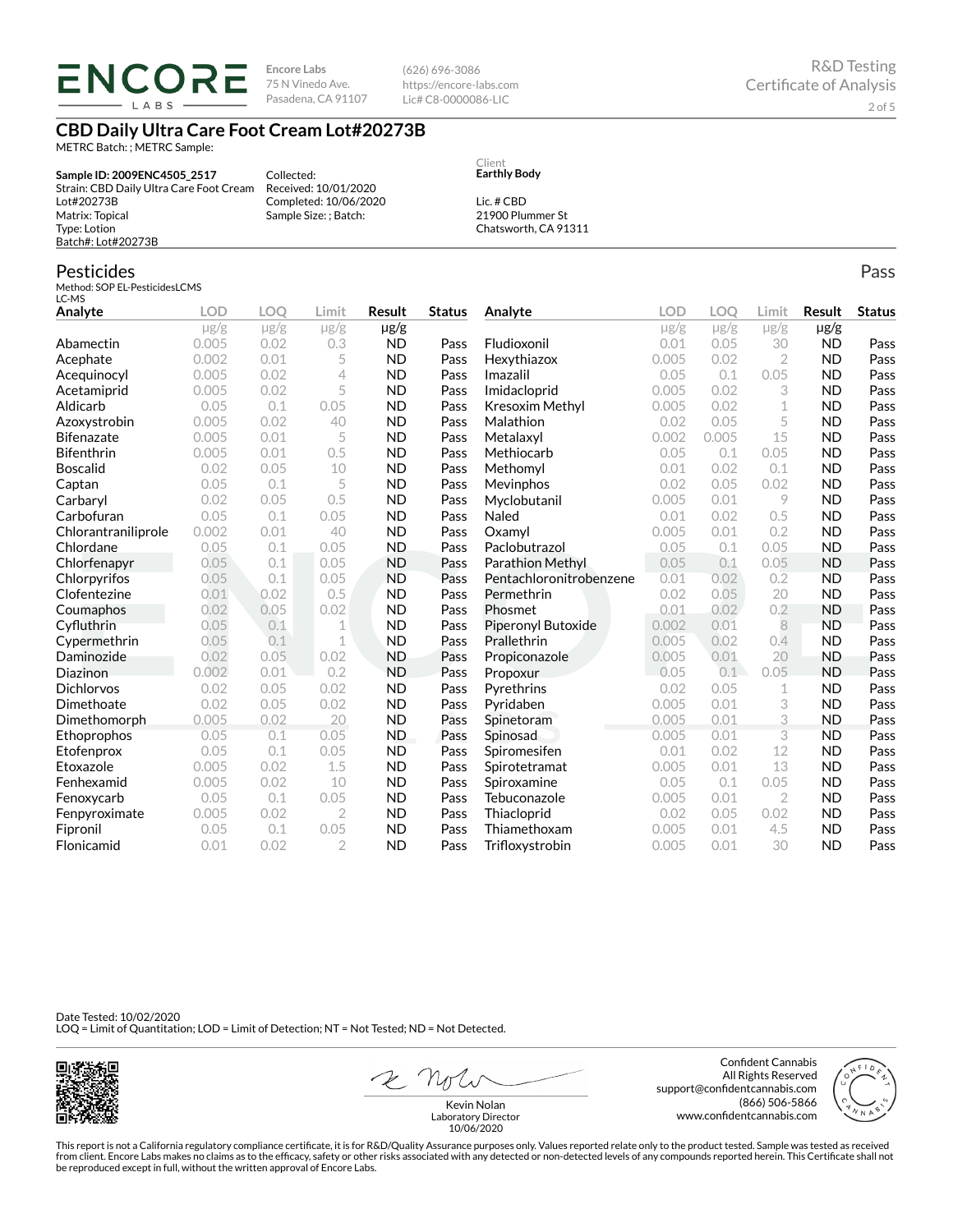| IV (<br>LABS                                                                      | 75 N Vinedo Ave.<br>Pasadena, CA 91107         | https://encore-labs.com<br>Lic# C8-0000086-LIC |                                          |               | <b>Certificate of Analysis</b><br>3 of 5 |  |  |  |  |  |
|-----------------------------------------------------------------------------------|------------------------------------------------|------------------------------------------------|------------------------------------------|---------------|------------------------------------------|--|--|--|--|--|
| <b>CBD Daily Ultra Care Foot Cream Lot#20273B</b><br>METRC Batch: ; METRC Sample: |                                                |                                                |                                          |               |                                          |  |  |  |  |  |
| Sample ID: 2009ENC4505_2517<br>Strain: CBD Daily Ultra Care Foot Cream            | Collected:<br>Received: 10/01/2020             | Client<br><b>Earthly Body</b>                  |                                          |               |                                          |  |  |  |  |  |
| Lot#20273B<br>Matrix: Topical<br>Type: Lotion<br>Batch#: Lot#20273B               | Completed: 10/06/2020<br>Sample Size: ; Batch: | Lic. # CBD                                     | 21900 Plummer St<br>Chatsworth, CA 91311 |               |                                          |  |  |  |  |  |
| <b>Residual Solvents</b><br>Method: SOP EL-RES SOLVENTS<br>HS-GC-MS               |                                                |                                                |                                          |               | Pass                                     |  |  |  |  |  |
| Analyte                                                                           | <b>LOD</b>                                     | <b>LOO</b>                                     | Limit                                    | <b>Result</b> | <b>Status</b>                            |  |  |  |  |  |
|                                                                                   | $\mu$ g/g                                      | $\mu$ g/g                                      | $\mu$ g/g                                | $\mu$ g/g     |                                          |  |  |  |  |  |
| 1,2-Dichloro-Ethane                                                               | 0.1                                            | 0.29                                           |                                          | <b>ND</b>     | Pass                                     |  |  |  |  |  |
| Acetone                                                                           | 6.21                                           | 18.81                                          | 5000                                     | <b>ND</b>     | Pass                                     |  |  |  |  |  |
| Acetonitrile                                                                      | 4.56                                           | 13.83                                          | 410                                      | <b>ND</b>     | Pass                                     |  |  |  |  |  |
| Benzene                                                                           | 0.09                                           | 0.28                                           | 1                                        | <b>ND</b>     | Pass                                     |  |  |  |  |  |
| <b>Butane</b>                                                                     | 0.2                                            | 0.61                                           | 5000                                     | <b>ND</b>     | Pass                                     |  |  |  |  |  |
| Chloroform                                                                        | 0.1                                            | 0.29                                           |                                          | <b>ND</b>     | Pass                                     |  |  |  |  |  |
| Ethanol                                                                           | 2.28                                           | 6.9                                            | 5000                                     | <b>ND</b>     | Pass                                     |  |  |  |  |  |
| Ethyl-Acetate                                                                     | 0.16                                           | 0.48                                           | 5000                                     | <b>ND</b>     | Pass                                     |  |  |  |  |  |
| Ethyl-Ether                                                                       | 0.12                                           | 0.38                                           | 5000                                     | <b>ND</b>     | Pass                                     |  |  |  |  |  |
| Ethylene Oxide                                                                    | 0.08                                           | 0.24                                           |                                          | <b>ND</b>     | Pass                                     |  |  |  |  |  |
| Heptane                                                                           | 0.1                                            | 0.29                                           | 5000                                     | <b>ND</b>     | Pass                                     |  |  |  |  |  |
| Isopropanol                                                                       | 2.01                                           | 6.09                                           | 5000                                     | <b>ND</b>     | Pass                                     |  |  |  |  |  |
| Methanol                                                                          | 9.62                                           | 29.14                                          | 3000                                     | <b>ND</b>     | Pass                                     |  |  |  |  |  |
| Methylene-Chloride                                                                | 0.1                                            | 0.31                                           |                                          | <b>ND</b>     | Pass                                     |  |  |  |  |  |
| n-Hexane                                                                          | 2.68                                           | 8.12                                           | 290                                      | <b>ND</b>     | Pass                                     |  |  |  |  |  |
| Pentane                                                                           | 0.64                                           | 1.94                                           | 5000                                     | <b>ND</b>     | Pass                                     |  |  |  |  |  |
| Propane                                                                           | 0.08                                           | 0.25                                           | 5000                                     | <b>ND</b>     | Pass                                     |  |  |  |  |  |

(626) 696-3086

Toluene 0.1 0.29 890 ND Pass **Trichloroethene** 0.1 0.29 1 ND Pass<br>
2170 ND Pass<br>
2170 ND Pass Xylenes 0.6 1.82 2170 ND Pass

Date Tested: 10/02/2020 LOQ = Limit of Quantitation; LOD = Limit of Detection; NT = Not Tested; ND = Not Detected.

**ENCORE** *Encore Labs* 



 $2N$ 

Confident Cannabis All Rights Reserved support@confidentcannabis.com (866) 506-5866 www.confidentcannabis.com



R&D Testing

Kevin Nolan Laboratory Director 10/06/2020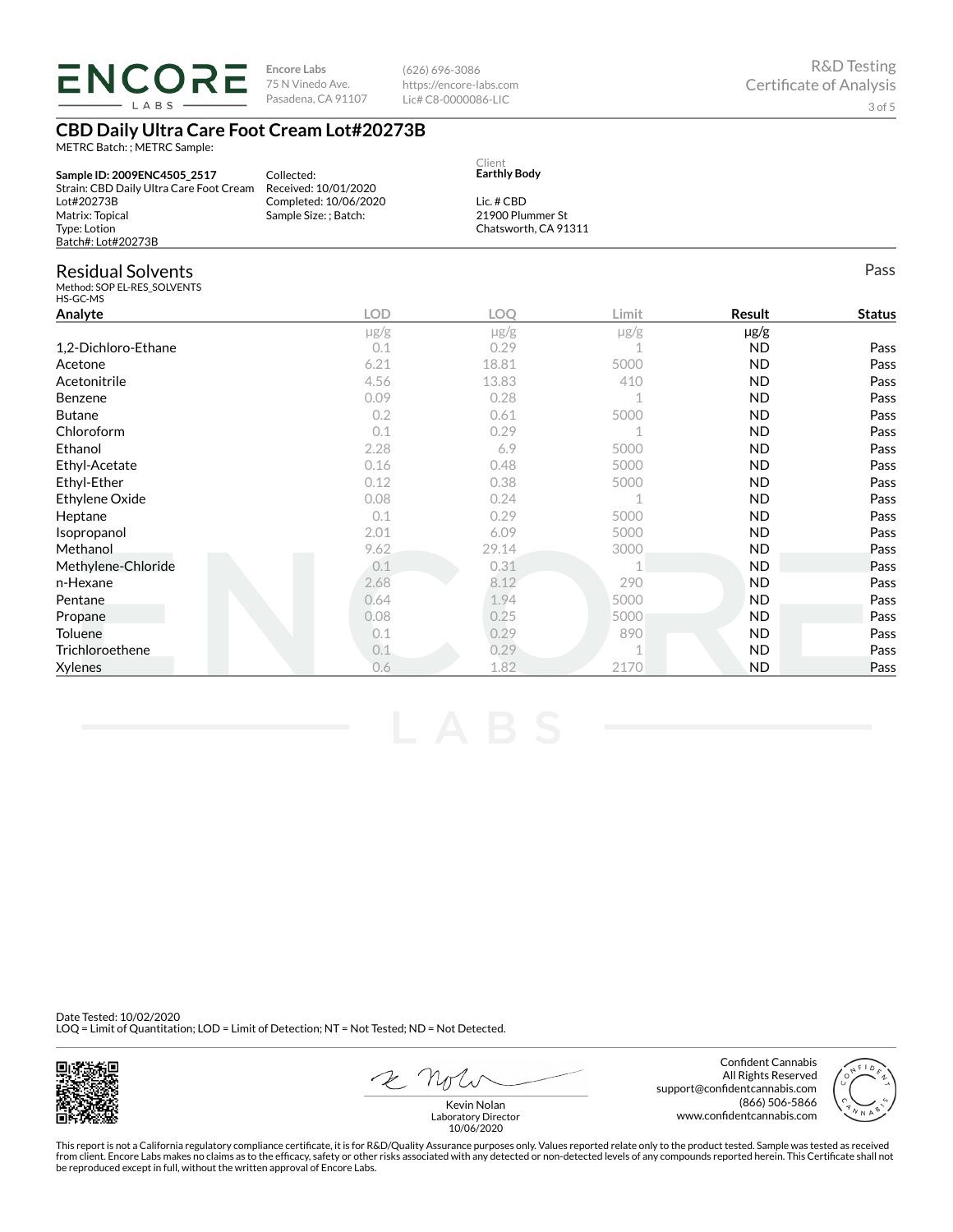**ENCORE** LABS

**Encore Labs** 75 N Vinedo Ave. Pasadena, CA 91107

(626) 696-3086 https://encore-labs.com Lic# C8-0000086-LIC

# **CBD Daily Ultra Care Foot Cream Lot#20273B**

METRC Batch: ; METRC Sample:

**Sample ID: 2009ENC4505\_2517** Strain: CBD Daily Ultra Care Foot Cream Lot#20273B Matrix: Topical Type: Lotion Batch#: Lot#20273B

#### Microbials

Method: SOP ELMICROBIALS Plating

### **Analyte**

Yeast/Mold Plate Count Staphylococcus spp. Escherichia coli Pseudomonas spp.

Collected: Received: 10/01/2020 Completed: 10/06/2020 Sample Size: ; Batch:

Client **Earthly Body**

Lic. # CBD 21900 Plummer St Chatsworth, CA 91311

Pass

**Result** Heterotrophic Plate Count  $0$  CFU/g 0 CFU/g Not present in 1g Not present in 1g Not present in 1g



Date Tested: 10/05/2020



E note

Confident Cannabis All Rights Reserved support@confidentcannabis.com (866) 506-5866 www.confidentcannabis.com



Kevin Nolan Laboratory Director 10/06/2020